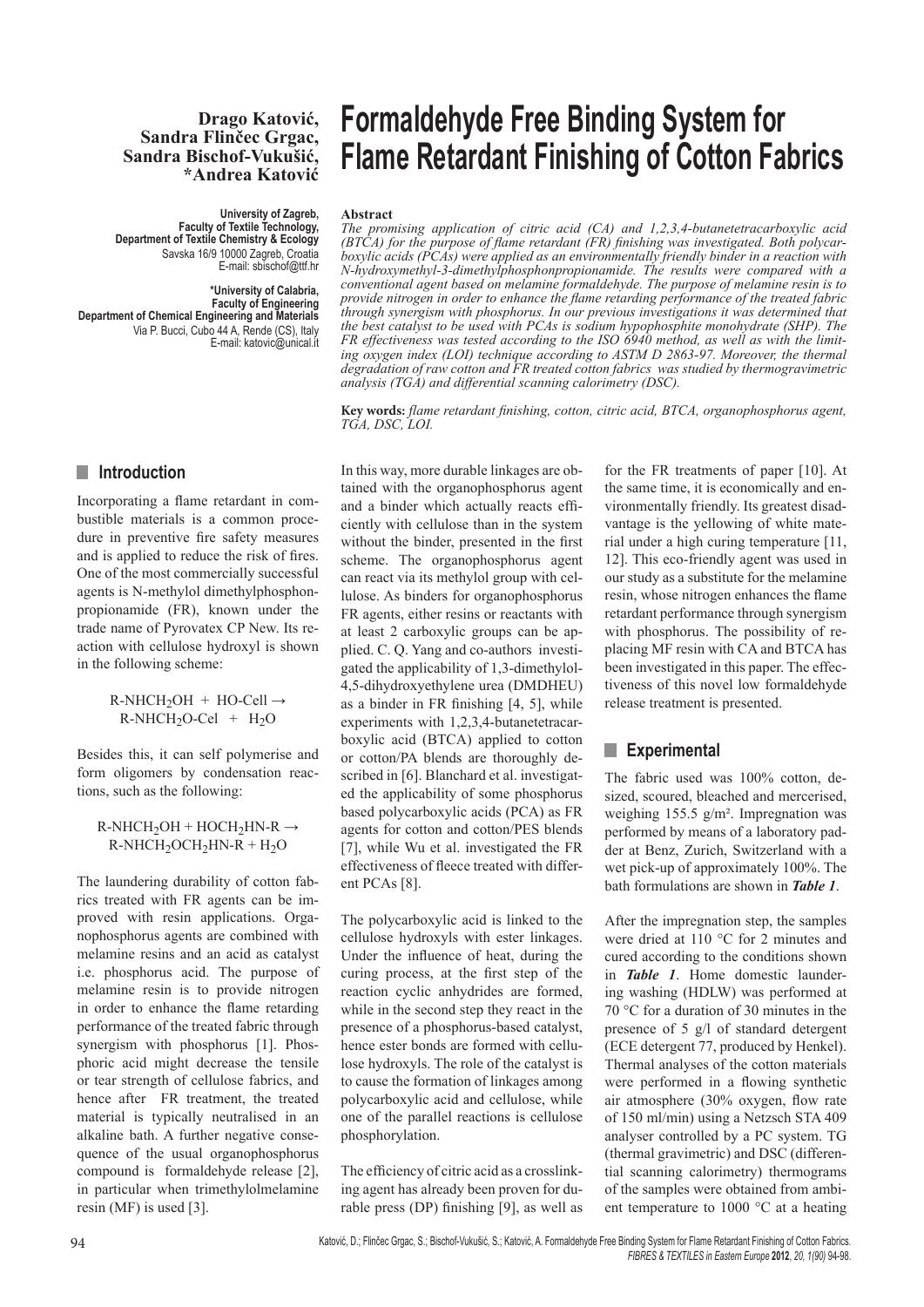rate of 10 °C/min. Prior to the thermal analyses, the cotton fabrics were cut into small pieces with an average weight of ca. 1 mg, while the samples analysed were approximately 11 mg. Moisture transfer was avoided by using latex gloves for the sample preparation.

The wrinkle recovery angles (WRA) were determined according to ISO 2313, vertical flammability according to ISO 6940 and LOI (limiting oxygen index) according to ASTM D 2863-97 on a Dynisco model 230. Formaldehyde content was determined according to ISO 14184- 1:1998. The whiteness degree was measured on a spectrophotometer: Datacolor – Spectraflash SF 300 with a Data Match 300 programme according to AATCC 110-2000, and the phosphorus content was determined by Inductively Coupled Plasma – Optical Emission Spectrometry (ICP-OES) at Varian, Vista MPH.

## **N** Results and discussion

The organophosphorus compound (Pyrovatex new) was combined with BTCA or CA as binders and sodium hypophosphite (SHP) as catalyst. Moreover two reference samples were prepared with and without theMF agent, respectively. The vertical flammability of the cotton materials treated following the four baths' conditions is presented in *Table 2*. It can be noticed from the results that all baths significantly improved the flame retardant properties of the cotton materials treated.

The untreated material completely burned, as expected. The FR finishing with the organophosphorus agent combined with MF was found to be the most effective for unwashed samples as well as those tested after the 1-30 HDLW cycles. The materials treated with the FR agent without MF gave satisfactory flame retardant (FR) effects, durable up to 15 washing cycles. Treatment with CA and BTCA gave improved FR results in comparison to the samples treated solely with the FR agent. The bath containing CA could withstand 20 washing cycles, while BTCA gave a durability of up to 15 washing cycles. The bath containing MF agents gave superior FR effectiveness, durable for more than 30 HDLW cycles; however, its greatest disadvantage is the negative environmental impact due to the free formaldehyde release.

*Table 1. Treatment conditions.*

| <b>Number</b><br>of bath | FR agent /<br>conc, g/l     | Other agent /<br>conc, g/l | Catalyst /<br>conc, g/l | Tenside /<br>conc, g/l | Curing time, | <b>Curing T</b><br>°C |
|--------------------------|-----------------------------|----------------------------|-------------------------|------------------------|--------------|-----------------------|
| 1                        |                             |                            |                         |                        | 300          | 150                   |
| $\overline{2}$           | Organophos-<br>phours / 400 | MF / 65                    | $H_3PO_4/20$            | NI/1                   |              |                       |
| 3                        |                             | BTCA/70                    | SHP / 65                |                        |              | 180                   |
| 4                        |                             | CA/70                      |                         |                        | 90           |                       |

*Table 2. Vertical flammability of the cotton fabric treated with baths 1-4;* ∗ *Material is completely burned.*

|                                | Number of bath           |                       |                          |                       |                          |                       |                          |                       |  |  |
|--------------------------------|--------------------------|-----------------------|--------------------------|-----------------------|--------------------------|-----------------------|--------------------------|-----------------------|--|--|
| Number of<br>washing<br>cycles | $1$ (FR)                 |                       | $2$ (FR+ MF)             |                       | $3$ (FR + BTCA)          |                       | $4$ (FR + CA)            |                       |  |  |
|                                | Time of<br>burning,<br>s | Char<br>length,<br>mm | Time of<br>burning,<br>s | Char<br>length,<br>mm | Time of<br>burning,<br>s | Char<br>length,<br>mm | Time of<br>burning,<br>s | Char<br>length,<br>mm |  |  |
| 0 HLWD                         | $\Omega$                 | 40                    | $\Omega$                 | 41                    | $\Omega$                 | 42                    | $\Omega$                 | 42                    |  |  |
| 1 HLWD                         | 23                       | 55                    | 1                        | 45                    | 10                       | 55                    | 9                        | 45                    |  |  |
| 5 HLWD                         | 45                       | 60                    | $\overline{2}$           | 50                    | 10                       | 68                    | 11                       | 50                    |  |  |
| 10 HLWD                        | 45                       | 65                    | 7                        | 58                    | 15                       | 80                    | 35                       | 60                    |  |  |
| 15 HLWD                        | 55                       | 70                    | 7                        | 65                    | 23                       | 82                    | 43                       | 70                    |  |  |
| 20 HLWD                        | 55                       | $\star$               | 8                        | 70                    | 26                       | 95                    | 46                       | 76                    |  |  |
| 25 HLWD                        | 50                       | $\star$               | 19                       | 73                    | 30                       | $\star$               | 52                       | 88                    |  |  |
| 30 HLWD                        | 45                       | $\star$               | 21                       | 78                    | 39                       | $\star$               | 59                       | $\star$               |  |  |

*Table 3. The LOI of the cotton treated with baths 1-4.*

|                      | Number of bath        |        |                       |        |                       |        |                       |        |  |
|----------------------|-----------------------|--------|-----------------------|--------|-----------------------|--------|-----------------------|--------|--|
| Number of<br>washing | 1 (FR)                |        | $2$ (FR+ MF)          |        | $3$ (FR + BTCA)       |        | $4$ (FR + CA)         |        |  |
| cycles               | Time of<br>burning, s | LOI, % | Time of<br>burning, s | LOI, % | Time of<br>burning, s | LOI, % | Time of<br>burning, s | LOI, % |  |
| 0 HLWD               | 60                    | 38     | 59                    | 39     | 51                    | 34     | 54                    | 33     |  |
| 1 HLWD               | 70                    | 36     | 63                    | 37     | 65                    | 32     | 72                    | 32     |  |
| 5 HLWD               | 92                    | 33     | 65                    | 35     | 61                    | 30     | 77                    | 29     |  |
| 10 HLWD              | 88                    | 30     | 64                    | 33     | 72                    | 29     | 86                    | 29     |  |
| 15 HLWD              | 108                   | 28     | 60                    | 29     | 68                    | 27     | 92                    | 27     |  |
| 20 HLWD              | 98                    | 25     | 69                    | 29     | 58                    | 27     | 92                    | 27     |  |
| 25 HLWD              | 96                    | 25     | 80                    | 28     | 60                    | 26     | 90                    | 26     |  |
| 30 HLWD              | 94                    | 24     | 88                    | 28     | 68                    | 24     | 84                    | 25     |  |

The limiting oxygen index technique provides a quantitative measure of reduced flammability for fabrics over a range of chemical treatments. The results of the LOI measurement are presented in *Table 3*. The LOI of the untreated sample was determined to be 18% (with a time of burning of 180 s), which is rated as easily flammable. The LOI of all the durably treated fabrics is similar when measured for unwashed samples. After the samples were subjected to 5 laundering cycles there were already some differentiation, ranging from 33 (for the fabric treated without MF) to 35 (the fabric treated with an MF binder). After the samples were subjected to 10 home laundering cycles, only the fabric treated with an MF binder still gave a high value of 33. The explanation for this lies in the synergistic effect of phosphorus and nitrogen, which improves the effectiveness of FR treatment.

The samples treated with the organophosphorus agent and both PCAs are 29. According to the requirements of the ASTM D 2863-97 standard, the LOI value for flame-retardant cotton should be  $\geq$  27. Baths containing both PCAs met the requirement when tested after 10 HLWD cycles. Treatment with BTCA gave similar LOI results compared to that with CA. Therefore, the use of the FR/CA system proposed can be recommended for treatments which require lower durability *i.e*. up to 10 washing cycles. Except by the vertical flammability and LOI method, the flammability of samples tested was indirectly determined by measuring the amount of phosphorus in them. The phosphorus content (%) is presented in *Figure 1* (see page 96).

The amount of phosphorus in cotton fabrics treated using baths 1 - 3 is plotted against the number of washing cycles, confirming the ability of FR to crosslink cotton cellulose, with a % P value of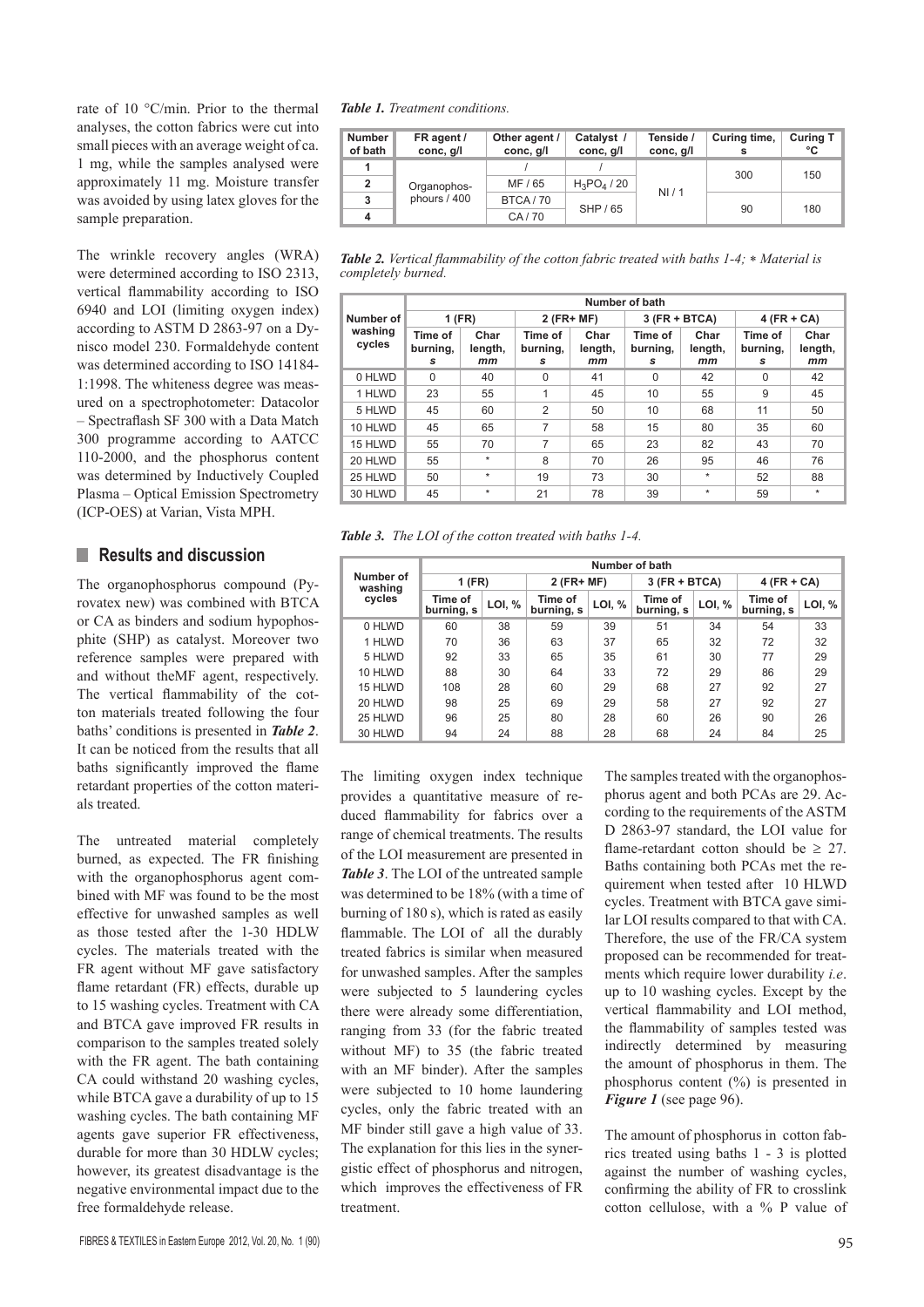

*Figure 1. Percentage of the phosphorus content of cotton twill treated with 1) FR, 2) FR + BTCA & 3) FR + CA, after different numbers of washing cycles.*

3.31. The percentage of phosphorus increases to 3.64 with the addition of a BTCA binder and up to 4.29 with the addition of a CA binder. Higher values of the phosphorus amount obtained with the FR/CA system indicate that  $\alpha$ - hydroxyl groups of citric acid additionally esterifies cellulose hydroxyls. The previous assumption was that the crosslinking of citric acid with the cellulose hydroxyls is performed primarily through the covalent linkages of carboxylic groups. An increase in the number of washing cycles influences differently the decrease in the amount of phosphorus in the sam-

ples treated. The lowest decrease after 1 HDLW is observed for cotton fabrics treated only with the FR agent, confirming the statement of Wu and Yang [4] that FR bonding to cotton is highly hydrolysis-resistant.

The wrinkle recovery angles (WRA), presented in *Table 4*, were determined for all samples as a measure of either esterification (in the case of CA and BTCA) or etherification (in the case of MF) performance, which occurs at elevated curing temperatures. In this way the extent of crosslinking can be easily



*Figure 2. TGA data for raw cotton and four differently treated cotton samples.*

detected and quantitatively determined. The wrinkle recovery angle (WRA) of untreated cotton is 98. As assumed from our previous work [11], the PCAs applied improved the crosslinking with cellulose hydroxyls. Additionally they enable bonding with the FR hydroxyls and increase the number of crosslinkages. Therefore the highest WRA results were determined for samples treated with FR and BTCA or CA. The application of CA gave high WRA results (199) only when measured for an unwashed sample. Already after the first washing cycle, the value decreased to 169. Both crosslinking agents show similar WRA results and a linear decrease, depending on the number of washing cycles.

Results of the free and hydrolysed formaldehyde amounts determined by the ISO 14184-1:1998 method are shown in *Table 5*. Measurements were performed on unwashed samples where the highest formaldehyde amount was determined for samples treated with the organophosphorus agent and MF binder. Because of the high number of N-methylole groups present both in the organophosphorus agent and TMM binder, the formaldehyde content reaches the highest values measured for sample 2 (FR+MF). There is a correlation of these results with those of LOI since in the case of sample 2 the best FR effectiveness, measured both by the LOI and vertical flammability tests, was obtained.

The value of 550 ppm measured for the unwashed FT+MF treated sample is too high, according to the requirements of the Öko-Tex 100 standard, to be used

*Table 4. Wrinkle recovery angles (WRA) of cotton fabric treated with baths 1 - 4.*

| Number of      | WRA ΣW+F, $°$ |              |                 |               |  |  |  |  |
|----------------|---------------|--------------|-----------------|---------------|--|--|--|--|
| washing cycles | 1 (FR)        | $2$ (FR+ MF) | $3$ (FR + BTCA) | $4$ (FR + CA) |  |  |  |  |
| O HLWD         | 153           | 159          | 196             | 199           |  |  |  |  |
| 1 HLWD         | 150           | 152          | 185             | 169           |  |  |  |  |
| 5 HLWD         | 148           | 150          | 165             | 157           |  |  |  |  |
| 10 HLWD        | 146           | 145          | 160             | 155           |  |  |  |  |
| 15 HLWD        | 132           | 141          | 157             | 150           |  |  |  |  |
| 20 HLWD        | 131           | 134          | 155             | 152           |  |  |  |  |
| 25 HLWD        | 130           | 131          | 147             | 148           |  |  |  |  |
| 30 HLWD        | 126           | 120          | 145             | 148           |  |  |  |  |

*Table 5. Free formaldehyde amount determined according to the AATCC 112 method.*

| Number of      | Free formaldehyde, ppm |              |                 |               |  |  |  |
|----------------|------------------------|--------------|-----------------|---------------|--|--|--|
| washing cycles | 1 (FR)                 | $2$ (FR+ MF) | $3$ (FR + BTCA) | $4$ (FR + CA) |  |  |  |
| 0 HLWD         | 330                    | 550          | 335             | 325           |  |  |  |
| 1 HLWD         | 55                     | 150          | 50              | 50            |  |  |  |
| 5 HLWD         | $25$                   | 75           | $<$ 25          | $25$          |  |  |  |

*Table 6. Whiteness Index of cotton fabric treated with baths 1 - 4; Untreated sample has WI 76.8*

| <b>Samples</b> | 1 (FR) | $2$ (FR+ MF) | $3$ (FR + BTCA) | $4$ (FR + CA) |
|----------------|--------|--------------|-----------------|---------------|
| 0 HLWD         | 70.5   | 74.9         | 76.4            | 53.7          |
| 1 HLWD         | 72.9   | 73.5         | 76.6            | 56.9          |
| 10 HLWD        | 74.5   | 75.3         | 76.8            | 69.8          |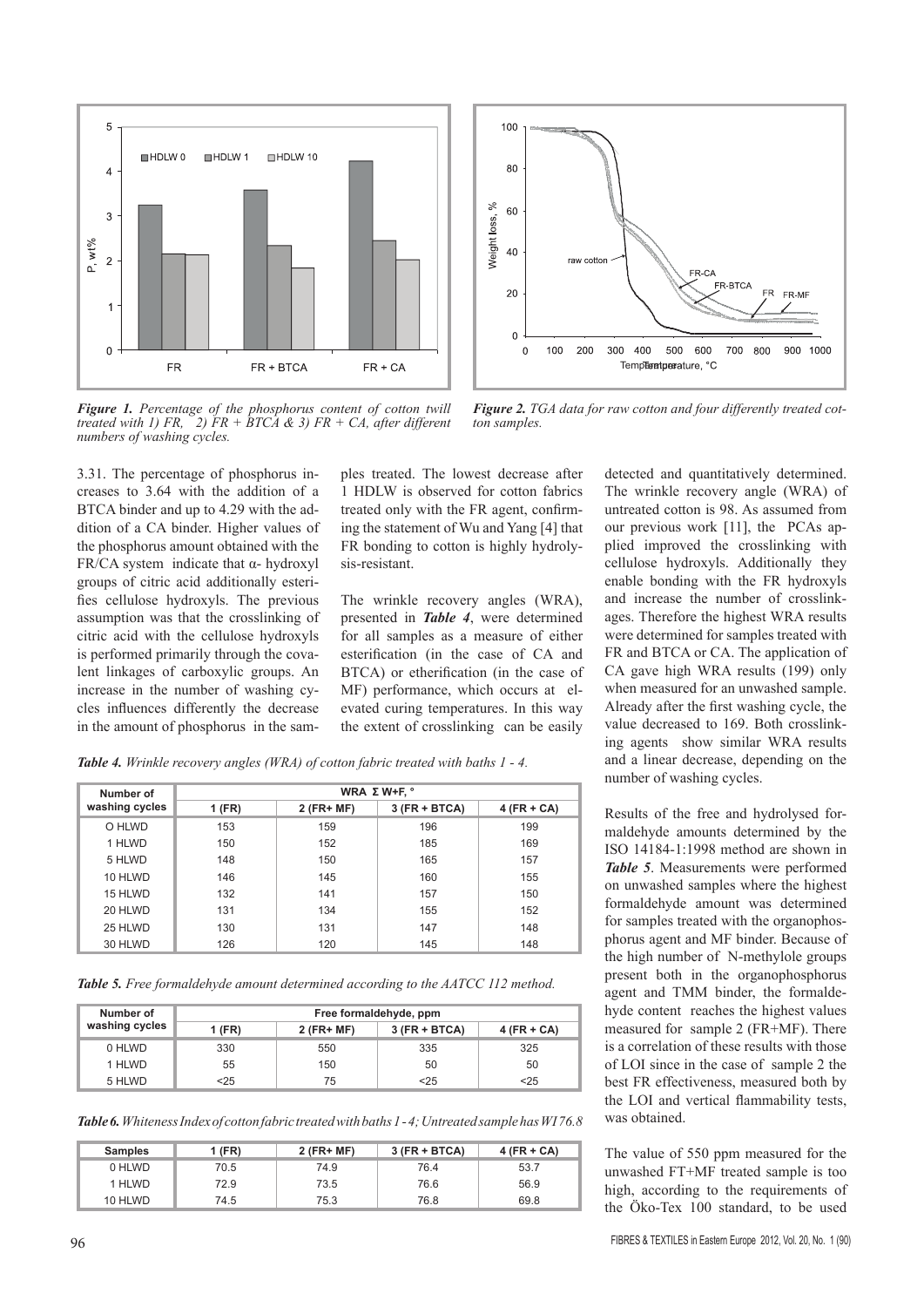

*Figure 3. Residues after thermal treatment for FR and FR-CA treated cotton samples at 400 °C and 1000 °C, respectively, after 0, 5 and 10 baths.*



*Figure 4. DSC curves for raw cotton and the FR-treated cotton sample.*

even for clothes which are not in direct contact with the skin. For such clothes, the maximum value allowed is 300 ppm, while the requirements are even stricter for clothes in direct contact with the skin (75 ppm).

The results measured for the fabric treated solely with FR or with a combination of FR and CA binder are in the same range - around 300 ppm, which was to be expected since BTCA and CA, as hydroxytricarboxylic acids, have no influence on formaldehyde content. Further reduction in free formaldehyde content could be obtained with the application of CA and some other type of organophosphorus agent which does not contain N-methylol groups. The whiteness Index was determined and is presented in *Table 6*.

The problem of yellowness, which might occur during treatment with CA at elevated curing temperatures, is known from our initial research [12]. A decrease in WI is, as expected, the most noticeable with the application of CA for binding purposes; however, the WI results will increase again already after the first washing cycles. BTCA as a binder has a much lower influence on the whiteness and, accordingly, the yellowness degree, and hence it can be recommended for the treatment of white goods.

The flammability of cotton fabrics can be evaluated from the thermal degradation behaviour of raw and treated samples using a conventional thermogravimetric technique [13, 14]. All flame retardant treated cotton samples have a more or less similar thermal decomposition behaviour, as seen from the thermograms presented in *Figure 2*. Three weight loss regions can be observed. The first weight

loss region, located between the ambient temperature and 150 °C, corresponds to the loss of water molecules bonded to the hydroxyl groups in the cellulose polymer. In this region the weight loss is approximately less than 3% for all samples analysed.

Major weight loss occurs in the second region, which can be located between ca. 220 and ca. 420 °C, accounting for about 77% of the raw cotton material and ca. 42% of all the FR treated cotton fabrics. A shift to a lower temperature can be observed in the case of the cotton fabrics treated. Taking into account that washing treatments alter the material, the TG curves for the washed samples progressively shift with the number of treatments towards higher values. After one washing treatment the weight loss in this region is approximately 51%. Finally the weight loss in the third region between 420 and 600 °C slightly increases in the case of chemically modified cotton materials i.e. ca. 10% compared to 4% for the raw cotton sample.

The total weight loss corresponds to the amount of char formed during the thermal decomposition of cotton materials (*Figure 3*). The char quantity is related to the degree of flame retardance [15]. Char yields of the samples analysed at 400 °C indicate a much higher value for all samples treated - ca. 40% than that of the raw cotton - ca. 16%. On the other hand, the final residues after thermal treatment at 1000 °C decrease to less than 10% for all cotton samples treated. The better flame retardant property of cotton fabrics is due to the reduced formation of volatile compounds that enhance the combustion process, therefore the thermal decomposition of the cotton samples treated appeared to be partly inhibited. On the other hand, after washing, a char yield decrease can be observed at both temperatures, as presented for the samples treated with MF and MF-CA. These values are related to the degree of flame retardance and correspond to the LOI results, as well as to the amount of phosphorus found in the samples.

The changes observed from the DSC curves indicate the suppression of the formation of flammable products. As seen in *Figure 4,* an endotherm is not visible below 80 °C due to the desorption of moisture. In the case of raw cotton, the DSC curve presents two exothermic peaks: the first one at about 340 (small and broad) usually associated with the formation of volatile production during the decomposition of cellulose, while the second one at about 470 °C (very sharp) presents the oxidation of previously formed char and volatiles. The DSC pattern in the case of all cotton samples treated changes, indicating the chemical modification of the original cellulose matrix. The first exotherm, smaller or larger compared to that of the raw cotton material, shifts to a lower temperature (ca. 290 °C), accompanied by a shoulder at ca. 325 °C, while at ca. 470 °C there is a very broad shoulder for the FR-cotton sample.

## **n** Conclusions

The global move towards less toxic products and strict fire safety regulations has increased demand for a fire retardant that is effective and yet safe for humans. The results presented in this paper demonstrate the applicability of polycarboxylic acids for binding purposes in durable flame retardant finishing, which consequently offers the possibility of replacing